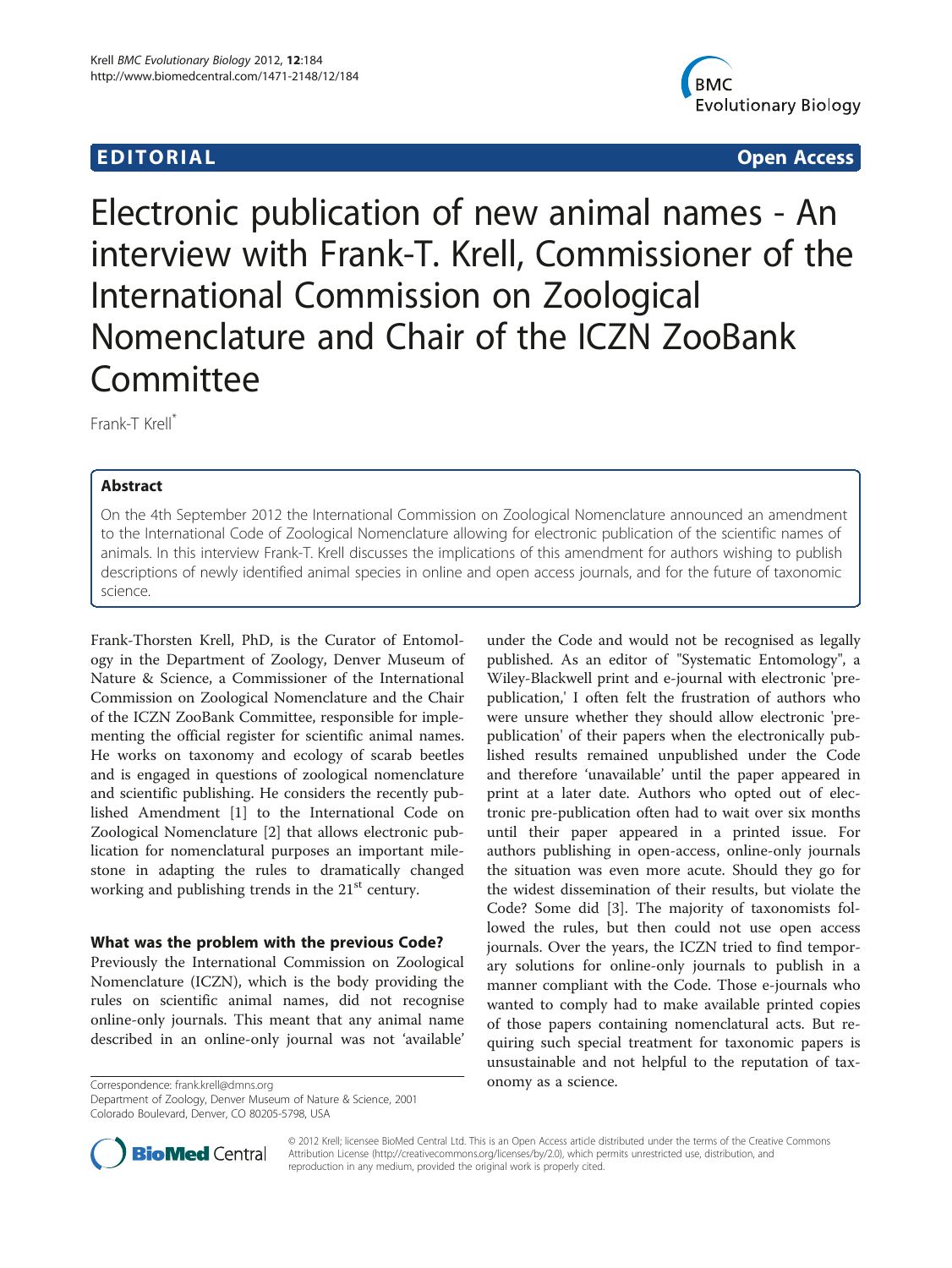#### What has your role been in the process of getting the vote approved for electronic registration and publication of new species names?

As an active taxonomist and editor of scientific journals, I have constantly been exposed to the problems caused by the rule that declared electronic publications unavailable for the purposes of nomenclature, particularly describing new species or taxa. I have long championed [[3,4\]](#page-3-0) an amendment to the nomenclatural Code allowing electronic publications. As a Commissioner of the ICZN I chaired the session on electronic publication at a crucial meeting in Paris in 2008 [\[5](#page-3-0)]. At this meeting, we decided to propose an Amendment to the Code. It seemed overdue to adapt the rules in consideration of the increasing dominance of electronic publishing, thus better serving the needs of the zoological community. Many Commissioners were involved in the drafting process which was led by the Chair of the ICZN Editorial Committee, Gary Rosenberg, of the Academy of Natural Sciences of Drexel University in Philadelphia. As one of the initiators of an official register for scientific animal names [\[6](#page-3-0)] and Chair of the ICZN ZooBank Committee, I urged the Commission to require registration of electronically published names. In the final Amendment, we ended up requiring registration of electronically published works (i.e. the articles or books) and encourage registration of names. As my final involvement, I voted for the Amendment, as did a large majority of the Commissioners.

### How important is this for the field and how will it benefit zoological nomenclature in the future?

Most scientists, from physicists to taxonomists, receive and use their literature electronically, be it through subscriptions, interlibrary loan, or open access sources. For our everyday work, it is irrelevant whether a paper actually appears in print. The new Amendment will speed the process of publishing biodiversity information, improve access to this information through ZooBank, and can only help in reducing the 'taxonomic impediment' that hinders our discovery and cataloguing of zoological taxa.

#### How does the new process work in comparison to the old method?

The old method still stands for print products. Print products needed and still need to fulfil certain criteria to be 'available' (i.e. comply with the Code) for nomenclatural purposes: Works must be in printed issues for the purpose of providing a public and permanent scientific record; an advertisement in a local newspaper would not count. Works must be obtainable, when first issued, free of charge or by purchase; a private publication distributed by the author or publisher to a handful of friends

only would not count. Last but not least, it must have been produced in an edition containing simultaneously obtainable copies by a method that assures numerous identical and durable copies. However, it is a misconception that five copies of printed papers need to be deposited in libraries. Such a requirement never existed for print publications. The identical copies just needed to be obtainable. What has changed now? All the above criteria are still required for print publications, but additionally to "the numerous identical and durable copies", we are now allowing "widely accessible electronic copies with fixed content and layout". Those must still be issued for the permanent scientific record. A blog post that stays online for only a limited period of time would not count. Electronic publications have to fulfil a few additional criteria to be available: The date of publication must be stated in the work itself (i.e. the paper); the work (article or book) must be registered in ZooBank [\[7](#page-3-0)] and contain evidence that such registration has occurred; the registration entry must give the name and Internet address of an organization other than the publisher that is intended to permanently archive the work in a manner that preserves the content and layout, and is capable of doing so; the registration entry must also contain ISBN or ISSN of the registered work. All those requirements provide a safeguard that electronic works will remain retrievable in perpetuity. They do require some attention by publishers and authors, but compliance should be easy and painless. Publishers of electronic works now have the choice either to produce a paper edition of their works, or register and archive their electronic edition.

#### How does this relate to open access journals and why is it so important for them?

Open access journals rarely produce print products. To publish nomenclaturally available papers under the old rules, open access publishers needed to make printed copies of those papers containing nomenclatural acts available. New names and nomenclatural acts were then classed as 'available' from this print run, but not from the original electronic publication. We had arrived at the awkward situation that open access papers, having the widest possible availability to readers, were unavailable for nomenclature. On the other hand, small print runs that hardly anybody can access were considered available. This situation contradicted Recommendation 8A of the Code: "Authors have a responsibility to ensure that new scientific names, nomenclatural acts, and information likely to affect nomenclature are made widely known". Now this is rectified. New species can be described in electronic format, and the paper is immediately available and can be used by taxonomists around the world. This makes open access journals even more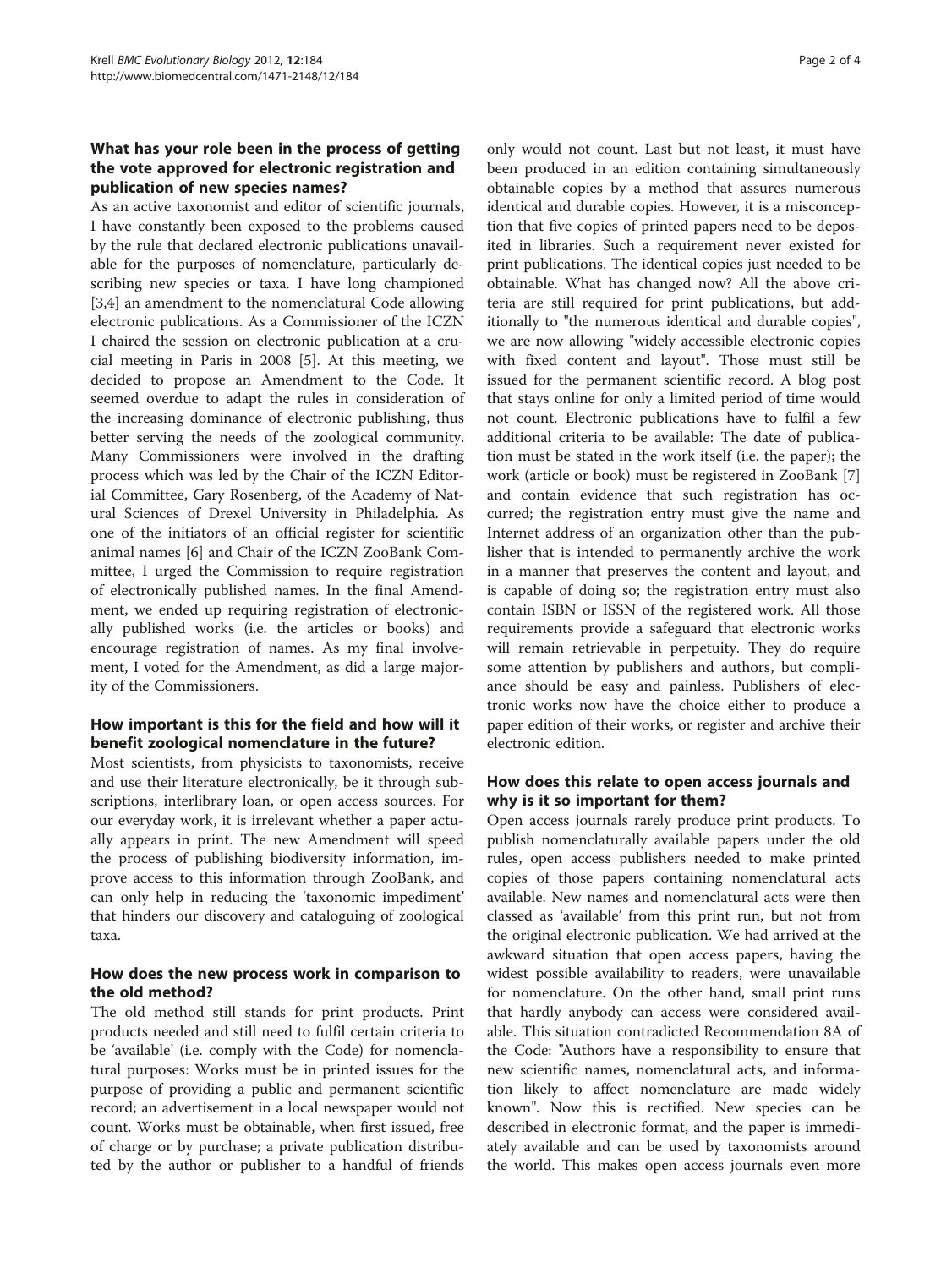attractive for authors of papers containing taxonomy, and helps disseminating taxonomic information faster and more widely.

#### Why has it taken such a long time to get to this point given the popularity of the internet and open access publishing?

Every description of a new taxon, every nomenclatural act is a 'legal' document of lasting relevance [\[8](#page-3-0)]. Good taxonomic practice requires consulting the original publications. This is increasingly facilitated by electronic archives, such as the Biodiversity Heritage Library [\[9](#page-3-0)], or by open access publications such as this. However, the taxonomic community and the Commission are very much aware of the archival requirements necessary to maintain access in perpetuity to such publications. Paper has a proven track record as an archival medium. Electronic resources lack such a track record beyond a couple of decades. We all have experienced the technological evolution that rendered our old 5¼ inch floppy disks, and later their smaller cousins useless. Other media followed, or lost readability even before their reading machines were replaced. Old Word files or pdfs might become illegible over dozens of generations of new software versions. Every medium or format requiring a technical interface beyond optical lenses for human accessibility will be made redundant by technical progress. Despite the overwhelming acceptance of digital information for everyday work, their archival qualities are still widely doubted. When we first proposed the Amendment, we faced uncertainty or opposition amongst taxonomists [[10\]](#page-3-0), which we needed to assess and discuss. We are now confident that with registration in our new version of ZooBank and with the required intent to archive electronic works, we minimized the risk of information loss. The botanists' positive vote for electronic publication [\[11](#page-3-0)] is a further indication that we follow the right path.

#### What do you think open access journals can do to help facilitate this process and smooth the transition?

Open access journals have a crucial role in proving the concepts of electronic publishing and registration in taxonomy. They demonstrate how to make taxonomic information widely and freely available which is particularly advantageous for our colleagues in biodiversity-rich but financially challenged countries.

Since open access journals normally have no paper edition, they need to deal with registration and archiving according to the new rules. To smooth the registration process, minimize man-made errors (typos), and to reduce costs in terms of time and salaries, we need to implement automated registration. We will develop a

system that allows publishers to bulk-upload marked-up content into ZooBank. Several journals, both open access and traditional, have expressed interest in working with us on such a solution. Registration needs to be painless and efficient. If too much work is involved, if it is too cumbersome, it won't be widely accepted. Gen-Bank has been a success story because journal editors became convinced of its usefulness and made submission of sequences to the database a condition for publication [\[12\]](#page-3-0). The mycological community follows the same route with several journals requiring registration of new names in MycoBank [\[13\]](#page-3-0). A few journals already require registration of new zoological names in ZooBank, e.g., ZooKeys and PLoS ONE. BMC journals will soon follow. If registration is quick and easy, we are confident that other journals will join in, even if they produce a paper edition and are not required to register.

### What are the next steps and what does the future hold?

With electronic publication being a new concept in zoological nomenclature, we need to see how it works out. The Amendment will serve as a test run. The ICZN has started on a new edition of the Code that will contain the regulations of the Amendment in principle. Experience with the Amendment will help us to fine-tune the rules for the new Code in the future.

We will also continue to develop ZooBank, add further modules allowing registration of other nomenclatural acts beyond new names, defining and publishing our policies, improving the registration process for all parties, and working out a procedure for validation or verification of registered information.

#### Where does this lead to?

Wouldn't it be great to have one authoritative place to access all information about all animal species ever published? We will not achieve this with ZooBank alone, but after some time of data gathering, all scientific animal names, all nomenclatural acts, and all original descriptions will be documented in ZooBank. We will not achieve this ambitious goal overnight, but I am confident that we will achieve it. My vision always has been to have all original descriptions either stored or linked to in ZooBank: a "One Stop Shop" for everything related to animal names. When registration will have become common practice and widely accepted as an integral part of the taxonomic publication process, then we can consider making it a requirement for availability. ZooBank would then be a complete registry. When and where was a species described? How many species were described in this genus? Did I overlook a species for my generic revision? The answers will be all in one place. This is easy to achieve with open access publications